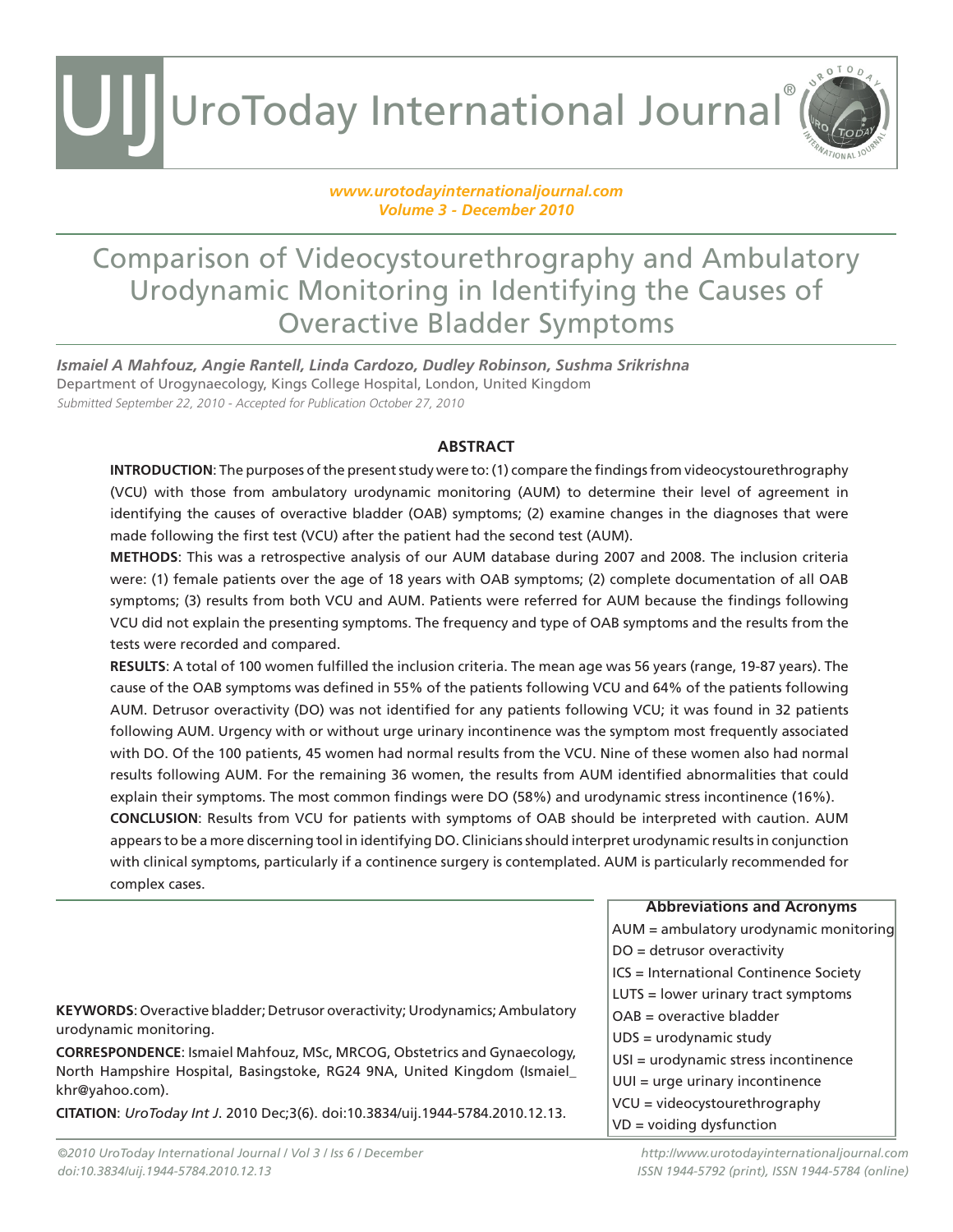*original study*

Comparison of Videocystourethrography and Ambulatory Urodynamic Monitoring in Identifying the Causes of Overactive Bladder Symptoms

#### **INTRODUCTION**

UIJ

The International Continence Society (ICS) defines *overactive bladder syndrome* as urgency with or without urge urinary incontinence, usually with frequency and nocturia [1]. Although overactive bladder (OAB) is a clinical diagnosis, detrusor overactivity (DO) is a urodynamic observation that is characterized by involuntary detrusor contractions that may be spontaneous or provoked during the filling phase [1].

OAB syndrome is a prevalent condition affecting 16.6% of the population aged 40 years and older in Europe. The prevalence tends to increase with age. The prevalence of incontinence among patients with OAB is higher in women than men. In addition, patients with OAB have reduced quality of life. OAB syndrome is associated with various comorbidities such as increased risk of falls and fractures, urinary tract and skin infections, sleep disturbances, and depression. In addition, OAB is often undertreated and underdiagnosed [2].

There is a poor correlation between OAB symptoms and the urodynamic diagnosis of DO, with better correlation in men than women. OAB symptoms are not equally predictive of DO; DO was diagnosed in 69% of men and 44% of women with urgency and 90% of men and 58% of women with urgency and urge urinary incontinence. Urinary frequency is the least predictive symptom of DO [3].

The main aim of urodynamic studies (UDSs) is to determine the underlying cause of the patient's symptoms. However, there are other aims in clinical practice. UDSs provide us with information about lower urinary tract function and dysfunction and their impact on the upper urinary tract. In some cases, it is also possible to predict the outcome or undesirable side effects of a planned treatment [4].

In some clinical practices, ambulatory urodynamic monitoring (AUM) is reserved for the investigation of complex cases or those where conventional cystometry or videocystourethrography (VCU) did not identify any abnormalities to account for the patient's symptoms. AUM is also useful for patients who fail to respond to antimuscarinics. Finally, AUM may be used in medical research.

The differences in the results of VCU and AUM for patients with OAB are not well known. The purposes of the present retrospective study were to: (1) compare the findings from VCU with those from AUM to determine their level of agreement in identifying the causes of OAB symptoms; (2) examine changes in the diagnoses that were made following the first test (VCU) after the patient had the second test (AUM).

#### **METHODS**

This was a retrospective analysis of the AUM database in a tertiary urogynecology referral center. The data were from patients tested between 01/01/2007 and 31/12/2008. Over 100 UDSs are performed every month including conventional cystometry, VCU, and AUM.

#### *Patient Database*

The inclusion criteria were: (1) female patients over the age of 18 years with OAB symptoms; (2) complete documentation of all OAB symptoms; (3) results from both VCU and AUM. Patients were referred for AUM because the findings following VCU did not explain the presenting symptoms. Women with long-term suprapubic catheters were excluded.

#### *Procedures*

All UDSs were performed according to the ICS Good Urodynamic Practices [5]. UDSs were performed by investigators accredited in UDS following attendance at an ICS Certificate Course in Urodynamics.

All women were sent the King's Health Questionnaire (KHQ) and a 3-day bladder diary. They were instructed to complete both items prior to the UDS.

*Videocystourethrography*. VCU was carried out using the Aquarius Triton (Laborie; Toronto, Canada). The women were instructed to attend with a comfortably full bladder in order to perform a free-flow study. Thereafter, filling cystometry was performed in the supine position, using single lumen urethral catheter size 10. The contrast medium iohexol (Omnipaque; GE Healthcare, Waukesha, WI, USA), which was kept at room temperature, was instilled at a rate of 100 mL/min. Intravesical pressure was measured using a 4.5 Fr bladder pressure catheter and abdominal pressure was measured using a 4.5 Fr rectal balloon catheter (both from Mediplus Ltd; High Wycombe, UK). Bladder filling was stopped when 500 mL of contrast had been instilled or the woman was unable to delay voiding, whichever occurred first. If DO was not detected during the filling phase, the patient's position was changed from supine to standing and provocative tests were employed. These included hand washing in cold water, listening to running water, and coughing. The provocative tests were employed with simultaneous radiological imaging of the bladder and urethra using fluoroscopy. At the end of the filling phase, a pressure-flow study was performed, and postvoid residual urine volume was measured.

*Ambulatory urodynamic monitoring*. AUM was carried out using the Gaeltec MPR/2 ambulatory recorder (Gaeltec Devices Ltd; Isle of Skye, Scotland), with Gaeltec catheter tip pressure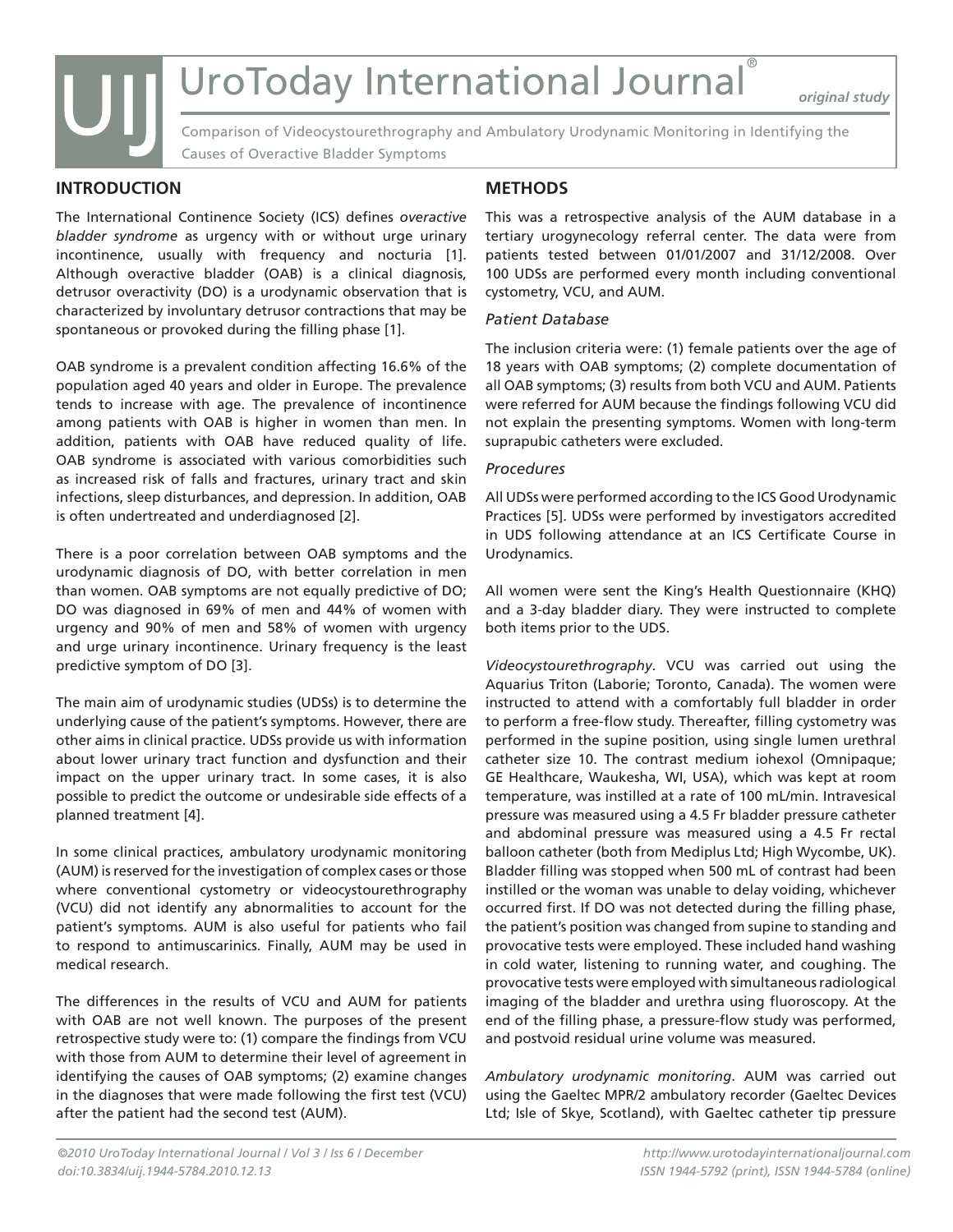*original study*

*Ismaiel A Mahfouz, Angie Rantell, Linda Cardozo, Dudley Robinson, Sushma Srikrishna*

transducers. A double microtip transducer was inserted into the bladder. Most transducers have a pressure-sensitive membrane a few millimeters beyond the tip of the catheter that causes pressure changes to be recorded whenever the membrane touches the bladder wall. To overcome this technical problem, 2 catheters were inserted and the intravesical pressure change was considered significant only if it was recorded on both transducers [6]. A single catheter tip transducer was inserted into rectum. A Digitimer Uriloss pad (Digitimer Ltd; Hertfordshire, England) was used to monitor urinary leakage. The women were asked to drink a cup of fluid (around 200 mL) every 30 minutes during the 4-hour test. They were instructed to complete a diary of activities throughout the 4 hours and to record if they had urgency, were coughing, or had episodes of leakage. They were told to void when they felt the need. The ambulatory device was connected to a flow meter to measure the flow rate and volume voided. During the test, the lines were checked every hour to ensure accurate subtraction. At the end of the 4 hours, patients were asked to return with a comfortably full bladder. Provocation in the form of a cough test, running water, and star jump (jumping Jack) exercises were employed to recreate symptoms. Patients were then asked to void and the postvoid residual urine volume was measured. The diary of symptoms developed during AUM was used to collaborate with the patient in identifying key times of symptom occurrence and to associate symptoms with the urodynamic trace findings.

#### *Data Analysis*

The results of the VCU and AUM tests were summarized in tables. Outcome measures included OAB symptoms and the results of the VCU and AUM procedures.

#### **RESULTS**

Over 200 women had AUM during the study period; 100 women fulfilled the inclusion criteria. Their mean age was 56 years (range, 19-87 years).

#### *Comparison of Results from VCU and AUM*

All women initially had VCU to investigate the cause of OAB symptoms, followed by AUM because the VCU results were inconclusive. Table 1 contains the a summary of the results from each test.

The largest difference in the findings of VCU and AUM was in the identification of DO. DO was not found using VCU; DO was confirmed in 32% of women who had AUM. Urodynamic stress incontinence (USI) was confirmed in 45% of women following VCU and 25% of women following AUM. There were no appreciable differences in urinary mixed incontinence, voiding dysfunction (VD; defined as peak flow rate < 15 mL/second and

Table 1. Outcomes Following Videocystourethrography

*www.urotodayinternationaljournal.com*

and Ambulatory Urodynamic Monitoring; Percentage Change Between First and Second Tests ( $N = 100$ ). doi: 10.3834/uij.1944-5784.2010.12.13t1

| <b>Outcome</b>                                             | <b>VCU</b><br>%N | <b>AUM</b><br>%N | % Change<br><b>VCU to AUM</b> |
|------------------------------------------------------------|------------------|------------------|-------------------------------|
| <b>Detrusor overactivity</b>                               | $\Omega$         | 32               | $+32$                         |
| <b>Urodynamic stress incontinence</b>                      | 45               | 25               | $-20$                         |
| <b>Mixed incontinence</b>                                  | 3                | $\overline{2}$   | $-1$                          |
| <b>Voiding dysfunction</b>                                 | 6                | 5                | -1                            |
| Urodynamic stress incontinence<br>plus voiding dysfunction |                  | $\Omega$         | -1                            |
| <b>Normal</b>                                              | 45               | 36               | -9                            |
| <b>Total definitive results</b>                            | 55               | 64               | $+9$                          |

postvoid residual urine volume > 150 mL), or USI plus VD; these findings occurred in 1% to 6% of the population.

Normal findings (defined as normal free flow study, filling cystometry, and pressure-flow study) were found for 45% of the patients following VCU and 36% of the patients following AUM. A definitive cause of OAB symptoms was achieved for 55% of women following VCU and 64% of women following AUM.

#### *Symptoms of DO Confirmed by AUM*

Table 2 contains the OAB symptoms for patients with confirmed DO following AUM, expressed as a percentage of the total 100 patients. DO was confirmed for 32 women; some women had more than 1 symptom. Thirty-four percent of the patients presented with urgency alone; 38% reported urgency and urge urinary incontinence (UUI). The presence of urinary frequency did not affect the identification of DO. Urinary frequency alone was present in 20% of the women with DO; 20% of women with DO presented with urgency plus UUI plus frequency or urgency plus frequency combinations. Nocturia alone was found in 28% of the patients. Women with mixed urinary symptoms (eg, OAB plus USI) accounted for 17% of those identified as having DO.

#### *AUM Results for Patients With Normal VCU*

Of the 100 total patients, 45 women had normal results from the VCU. Nine of these women also had normal results following AUM. For the remaining 36 women, the results from AUM identified abnormalities that could explain their symptoms. These results are contained in Table 3. The most common findings were DO (57.7%) and USI (15.5%).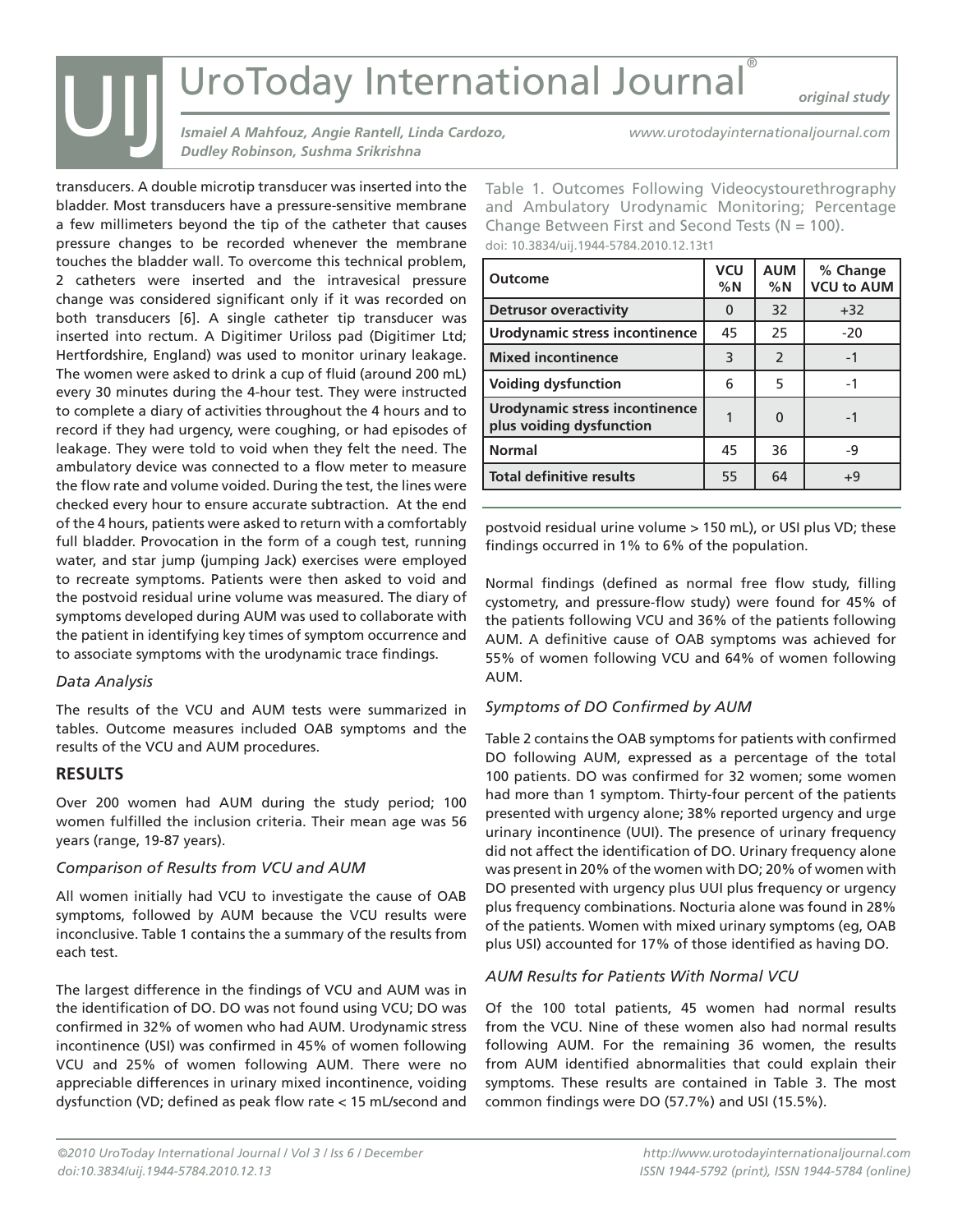*original study*

Comparison of Videocystourethrography and Ambulatory Urodynamic Monitoring in Identifying the Causes of Overactive Bladder Symptoms

Table 2. Overactive Bladder Symptoms for Patients With Confirmed Detrusor Overactivity Following Ambulatory Urodynamic Monitoring, Expressed as a Percentage of the Total N of 100 Patients. UIJ

doi: 10.3834/uij.1944-5784.2010.12.13t2

| Symptom                             | %N |
|-------------------------------------|----|
| Urgency + urge urinary incontinence | 38 |
| Urge urinary incontinence           | 35 |
| Urgency + UI + Frequency            | 35 |
| <b>Urgency</b>                      | 34 |
| <b>Nocturia</b>                     | 28 |
| <b>Urgency + Nocturia</b>           | 27 |
| <b>Frequency</b>                    | 20 |
| Urgency + UI + Frequency + Nocturia | 20 |
| <b>Urgency + Frequency</b>          | 20 |
| <b>Overactive bladder + USI</b>     | 17 |

DO was confirmed for 32 women; some women had more than 1 symptom.

Abbreviations: UI, urinary incontinence; USI, urodynamic stress incontinence.

#### **DISCUSSION**

Although conventional cystometry or VCU are viable diagnostic tests for USI, AUM is considered to be more sensitive in the identification of DO [7]. AUM has been used in the investigation of lower urinary tract symptoms (LUTS) for over 25 years [8]. It has been suggested that long-term bladder monitoring overcomes some of the problems encountered during conventional UDS; fast retrograde bladder filling in conventional UDS is considered provocative by some professionals. In addition, symptoms of incontinence are related to acts of everyday life, all of which are removed in the laboratory setting. Finally, the individual is asked to respond to certain commands during conventional UDS, which may lead to cortical suppression of detrusor activity [6].

There is a poor correlation between LUTS and conventional UDS. van Waalwijk van Doorn et al [9] studied 100 patients with LUTS. All patients underwent AUM after conventional UDS did not provide results that corresponded with their symptoms. AUM diagnosed DO twice as often as conventional UDS. Only 5 patients had normal traces on AUM, compared with 32 on conventional UDS. However, USI was identified in 13 patients with conventional UDS, compared with 8 patients with AUM. The sensitivities of conventional UDS and AUM in the Table 3. Outcomes Following Ambulatory Urodynamic Monitoring for Patients With Normal Videocystourethrography (n = 45). doi: 10.3834/uij.1944-5784.2010.12.13t3

| <b>Outcome</b>                    | n             | %n   |
|-----------------------------------|---------------|------|
| <b>Detrusor overactivity</b>      | 26            | 57.7 |
| Urodynamic stress incontinence    |               | 15.5 |
| <b>Mixed urinary incontinence</b> |               | 22   |
| <b>Voiding dysfunction</b>        | $\mathcal{P}$ | 4.4  |
| <b>Normal</b>                     |               | 20.0 |

investigation of LUTS are different. Anders et al [10] compared the results of AUM with those of conventional UDS in 475 women with LUTS. The authors concluded that AUM was more sensitive than conventional UDS in diagnosing DO, but less sensitive in diagnosing USI. Furthermore, Radley et al [8] studied 106 women with symptoms suggestive of OAB. They concluded that, in contrast to VCU, AUM provides objective evidence of DO in the majority of women with OAB syndrome and is considered the more sensitive tool for the detection or exclusion of DO. In addition, in women with OAB, a stable VCU trace should be interpreted with caution.

The management of patients who present with LUTS may be influenced by AUM. Swithinbank et al [11] studied 111 women and 11 men for whom AUM was performed after conventional UDS failed to explain their symptoms. The authors showed that AUM results influenced the management of over 90% of their patients. However, this change in management may not translate to more effective treatment [12].

The use of AUM is limited by the high prevalence (38%-69%) of abnormal detrusor contractions detected in asymptomatic volunteers. The results of some studies suggest that AUM is oversensitive in the identification of DO [13,14]. Salvatore et al [15] showed that the diagnosis of abnormal detrusor contractions on AUM depends on the technique used to conduct the test and the method used to interpret the trace. In their study, the prevalence of abnormal detrusor contractions varied from 11.5% to 76.9%. The variation depended on the definition used and interpretation of the trace and the diary, with or without the woman present at the end of the test.

Our results showed that 38% of women who reported urgency with or without UUI had DO that was identified with AUM. We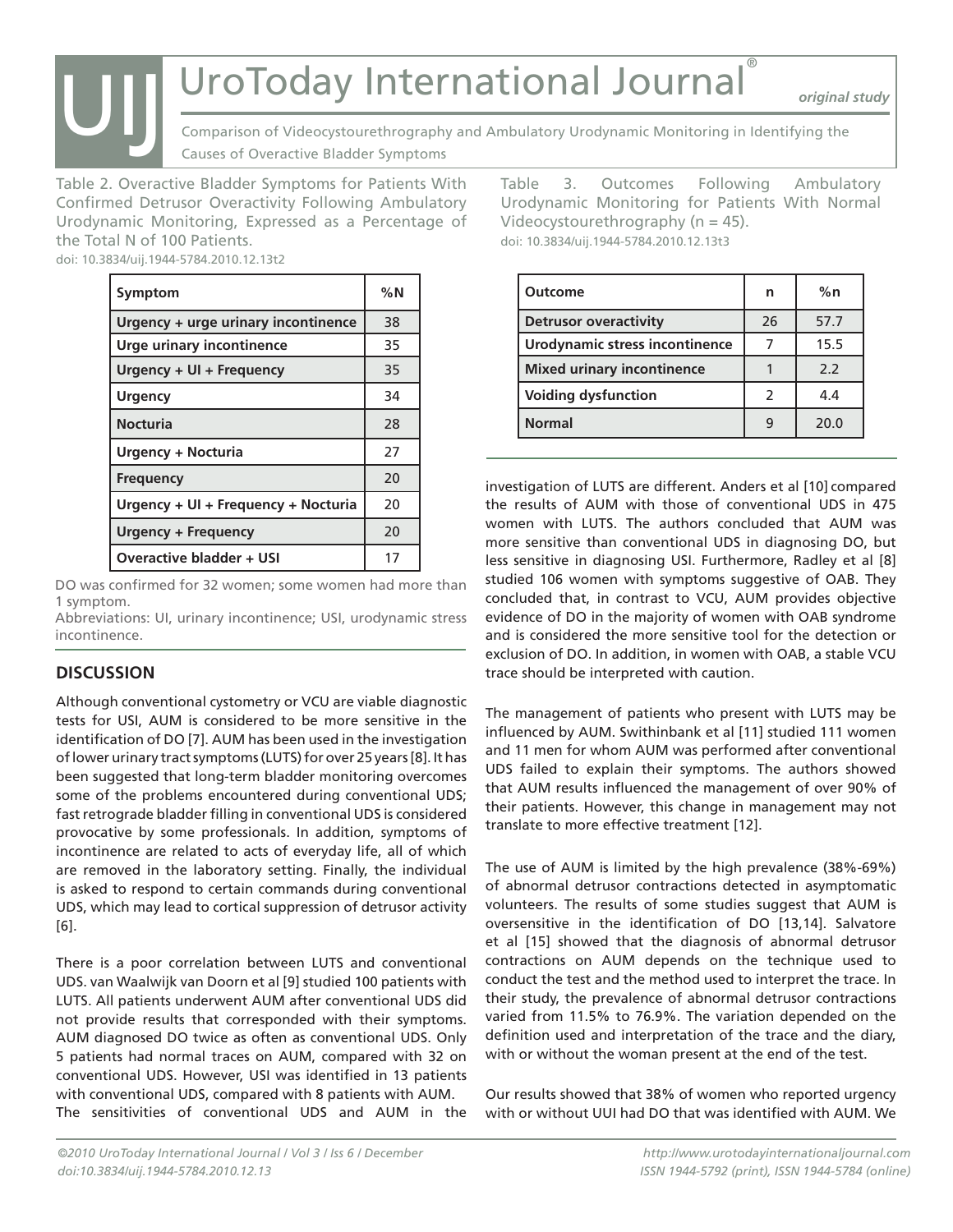*original study*

*Ismaiel A Mahfouz, Angie Rantell, Linda Cardozo, Dudley Robinson, Sushma Srikrishna*

*www.urotodayinternationaljournal.com*

also found that the presence of urinary frequency with other OAB symptoms did not increase the identification of DO with AUM. These findings have also been shown by Hashim and Abrams [3].

Nocturia was the presenting symptom in 27% of women with DO; this percentage did not change when we included urgency and nocturia as a single variable. DO was identified in 30% and 70% of patients following VCU and AUM, respectively, in another report [8]. In our study, 32% of patients were identified by AUM as having DO; none of these patients were identified by VCU. These results are consistent with those of other studies [8,10]. In our study, the diagnoses were made in the presence of the patient, using the diary to identify key times and to associate symptoms with the urodynamic trace findings. This procedure may improve the accuracy of the outcome.

USI was diagnosed in 45% of women following VCU compared with 25% following AUM; this confirms previous results showing that VCU is more sensitive in diagnosing USI than other urodynamic tests [7]. In addition, it is likely that what was interpreted as USI on VCU may had been DO incontinence.

Forty five women were found to have a normal trace on VCU; 36 patients had a normal result from AUM. Of the 45 patients with a normal VCU, 36 patients (80%) had findings that could explain their symptoms with AUM. DO was the most frequent finding in this subgroup (58%), followed by USI (16%). AUM had been shown to change the initial VCU findings in another study [16]. Such results have important clinical implications.

In the present study group, if we treated the women who presented with OAB symptoms based only on VCU results, 45% of the women would have been offered treatment for USI. This may have included a continence procedure. However, following AUM, some of the women who were identified as having USI were identified as having DO.

OAB syndrome is a clinical diagnosis that is suggestive of an underlying DO. Therefore, it is not surprising that VCU and AUM both failed to identify any abnormalities that would account for the symptoms in 9% of the women in our study. Clinicians should interpret urodynamic results in conjunction with clinical symptoms, particularly if a continence surgery is contemplated.

The present study is limited by its retrospective design and small number of patients. In addition, other diagnostic tools (eg, transvaginal ultrasound, voiding cystourethrogram, magnetic resonance imaging) could be tested to determine their potential to identify the causes of OAB symptoms.

#### **CONCLUSIONS**

Results from VCU for patients with symptoms of OAB should be interpreted with caution. AUM appears to be a more discerning tool in identifying DO. Clinicians should interpret urodynamic results in conjunction with clinical symptoms, particularly if a continence surgery is contemplated. AUM is particularly recommended for complex cases.

**Conflict of Interest**: none declared.

#### **REFERENCES**

- 1. Abrams P, Cardozo L, Fall M, et al; Standardisation Sub-Committee of the International Continence Society. The standardisation of terminology in lower urinary tract function: report from the standardisation sub-committee of the International Continence Society. *Urology*. 2003;61(1):37-49.
- 2. Nitti VW. Clinical impact of overactive bladder. *Rev Urol.*  2002;4(Suppl 4):S2-S6.
- 3. Hashim H, Abrams P. Is the bladder a reliable witness for predicting detrusor overactivity? *J Urol*. 2006;175(1):191- 195.
- 4. Abrams P, Andersson KE, Birder L, et al; Fourth International Consultation on Incontinence. Fourth International Consultation on Incontinence Recommendations of the International Scientific Committee: Evaluation and treatment of urinary incontinence, pelvic organ prolapse, and fecal incontinence. *Neurourol Urodyn*. 2010;29(1)213- 240.
- 5. Schäfer W, Abrams P, Liao L, et al; International Continence Society. Good urodynamic practices: uroflowmetry, filling cystometry, and pressure-flow studies. *Neurourol Urodyn*. 2002;21(3):261-274.
- 6. Salvatore S, Khullar V, Cardozo L. Ambulatory urodynamics. In: Cardozo L, Staskin D, eds. *Textbook of Female Urology and Urogynecology*. London, UK: Informa Healthcare; 2006:314-324.
- 7. Barnick CG, Cardozo LD, Benness C. Use of routine videocystourethrography in the evaluation of female lower urinary tract dysfunction. *Neurourol Urodyn*. 1989;8(5):447- 449.
- 8. Radley SC, Rosario DJ, Chapple CR, Farkas AG. Conventional and ambulatory urodynamic findings in women with symptoms suggestive of bladder overactivity. *J Urol.*  2001;166(6):2253-2258.